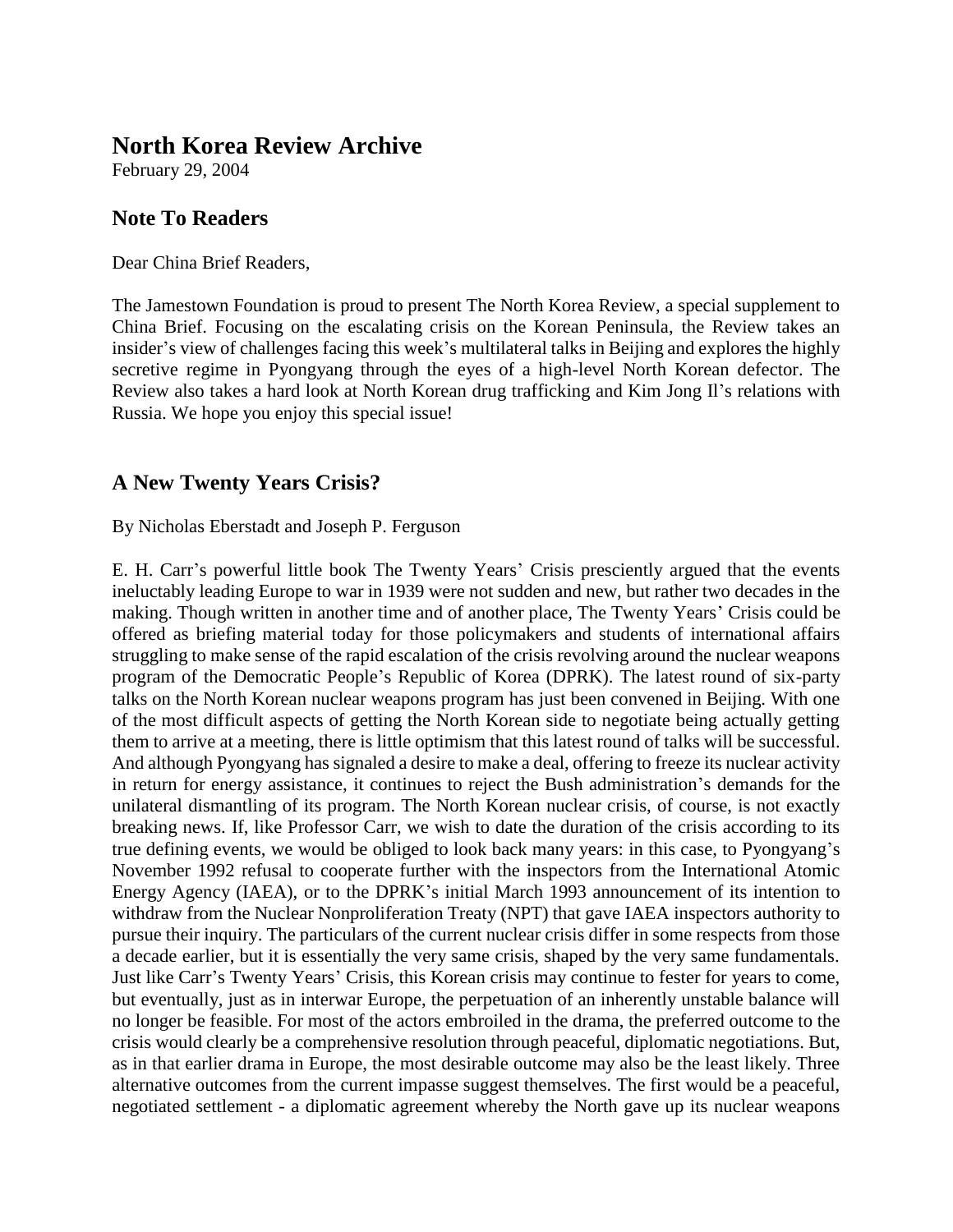program. The second would be to ignore the DPRK's extortion diplomacy and simply accept the advent of a nuclear-armed North Korea, coping with all the attendant dangers as they arise. A third outcome would be to see through a strategy of regime change in the DPRK. The peaceful, negotiated settlement is clearly the preferable outcome for most of the governments caught up in the North Korean nuclear crisis. Certainly it would be the least troubling and most immediately advantageous scenario for all of Pyongyang's potential negotiating partners. Unfortunately, the prospect of a negotiated agreement to dismantle Pyongyang's nuclear weapons program permanently and completely is extraordinarily remote. One may appreciate the odds against such an outcome when one considers the many obstacles against it. One must begin with the problem of North Korean intentions. Over the past dozen years Western diplomacy has devoted no small effort to probing these. The Republic of Korea's (ROK) Tae Woo probed for two years, eventually securing a Joint North-South Declaration on the Denuclearization of the Korean Peninsula in 1992. When that agreement collapsed, the Clinton administration engaged Pyongyang with a year and a half of diplomacy that culminated in the1994 Agreed Framework. After 1998, in the wake of the first episode that threatened to topple the Agreed Framework, the Clinton administration developed what became known as the "Perry Process." And of course President Kim Dae Jung probed North Korean nuclear intentions from 1998 to early 2003 with his now-discredited "sunshine policy." Reviewing this record, one might suggest we actually have a fairly clear idea of North Korea's nuclear intentions. From what we can see, those intentions are not conducive to a voluntary denuclearization of the DPRK. Another problem concerns the international precedent that would be established by a negotiated solution to the North Korean nuclear crisis. Thus far, North Korea has violated non-proliferation strictures more explicitly and provocatively than any other contemporary state - yet it has suffered no penalties for its behavior (apart from the cutoff of free KEDO oil supplies). The international community has already purchased an end to the North Korean nuclear program, through the now-moribund Agreed Framework. If it were to once again provide resources to shut down the North Korean nuclear project in a new settlement, the signal to would-be proliferators could only be destabilizing. Apart from all the other obstacles to a diplomatic settlement of the current nuclear crisis, there is also the problem of the practical details that would attend any such negotiation with North Korea. With the exception of the July 1953 armistice ending the Korean conflict - which has been upheld only through continuing U.S. force of arms - it is hard to point to an agreement Pyongyang has abided over its 55 years of state power. North Korea has regularly and repeatedly flaunted the protocols surrounding the use of diplomatic pouches, using these to transport narcotics and other illegal material to countries in which North Korean officials enjoy diplomatic immunity. The North Korean government has sponsored state terrorism in countries with which it enjoys diplomatic relations. It has violated the territorial waters of governments who have granted it diplomatic recognition through state-sponsored shipments of drugs and military contraband. Not least of all, the DPRK has violated the rules of the IAEA (removing cameras, seals, and technicians from nuclear facilities), and has openly stated that it will no longer abide by the 1994 Agreed Framework, the NPT, or the Joint North-South Declaration. The second possible outcome of the current crisis ultimately involves living with a nuclear North Korea. The United States has lived with, and outlasted, dangerous nuclear states in the past, but the costs and risks posed by a nuclear North Korea would be fearsome. The example of a North Korean nuclear breakout would inescapably encourage proliferation in other regions and a nuclear North Korea could abet that proliferation through export of armaments, technology, or expertise. More than any other modern state, Pyongyang makes its living from international military extortion; nuclear weaponry would dramatically improve the returns of that policy. With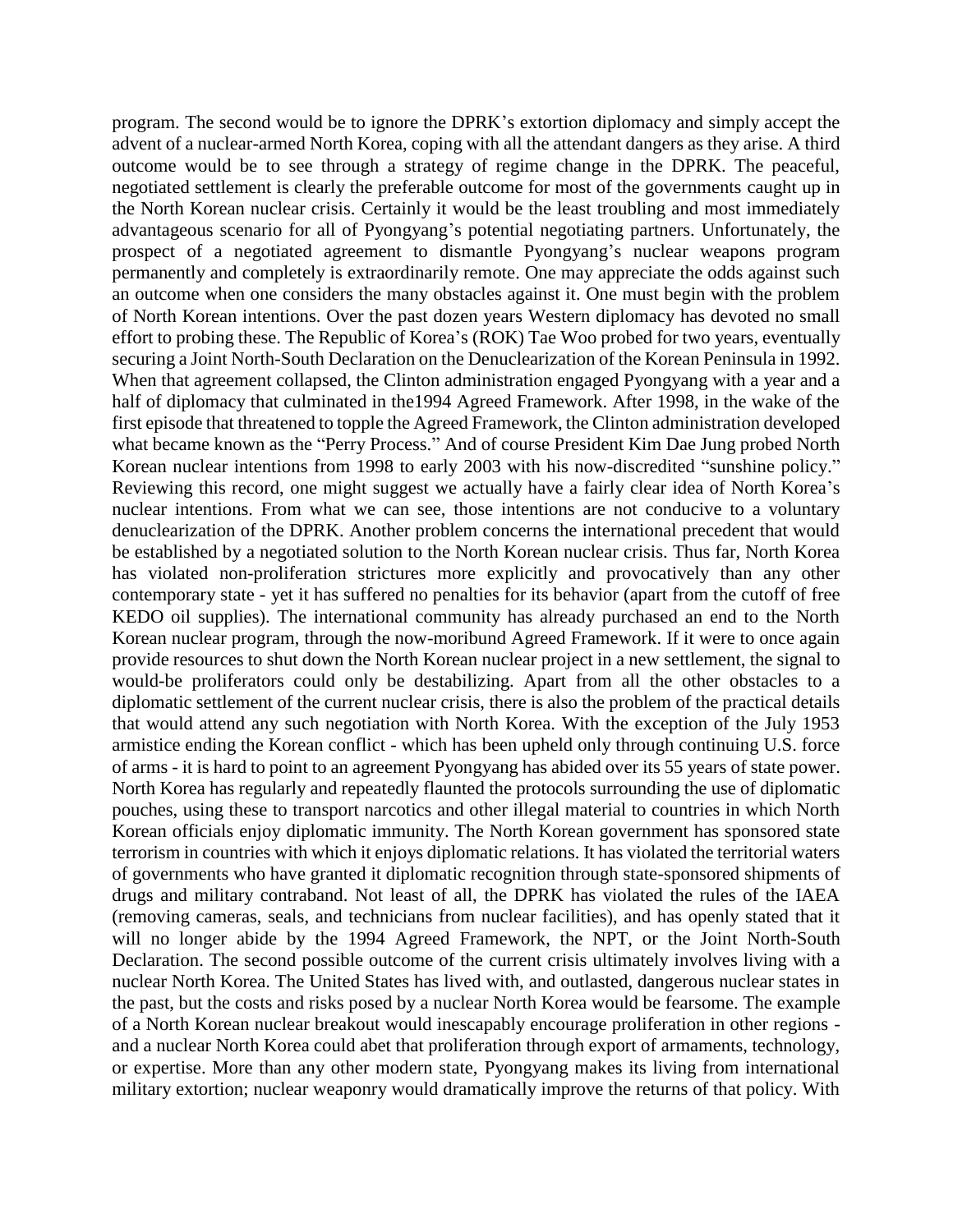a hostile nuclear North Korea at its geographic center, the economies of the Northeast Asian region could not help but suffer: the confidence dip and attendant business downturn that the ROK suffered in early 2003 would presumably represent only a foretaste of what might lie in store for South Korea, Japan, and even China. And a nuclear-armed North Korea would necessarily and inescapably undermine the credibility of the U.S.-ROK alliance and the U.S.-Japan alliance: the very security architecture upon which postwar Northeast Asia's economic and political successes have been built. The third possible outcome would be for the international community (or the United States) to aim for, and to achieve, regime change in the North. It is more difficult to generalize about this outcome, for it can be envisioned with a great many possible variations, some of them quite divergent. One can be assured that the path to regime change would be fraught with danger, and that the result, under even the most optimistic variants, would involve tremendous disruption and uncertainty - at least in the short run. There is a real possibility that the push for regime change in North Korea could result in war, in which case the likelihood of Seoul's escaping unscathed - no matter how overwhelming the ultimate victory for the U.S.-ROK alliance - would seem quite small. Whatever their other differences, the governments of neighboring China, Russia, South Korea, and Japan are today united in their aversion to a policy of regime change. Within the senior reaches of the Bush administration, the notion of regime change in North Korea has been discussed - but apparently only toyed with. Occasional flirtations notwithstanding, U.S. policy has never actually embraced the argument that regime change is either desired or necessary in North Korea. A less drastic form of "regime change" might see Pyongyang give up its nuclear program, become a "normal" nation, and undergo serious economic and social reform under pressure from the international community, led by the five nations surrounding North Korea. But there has been almost no indication that the North Korean leadership would even remotely consider such an outcome. In summation, there is no coalescence around a strategy for North Korea, either in the United States or among its partners in Northeast Asia. The situation is tilting by the day in an incalculable direction. Like the interwar years in Europe (1919-39) there is an unstable equilibrium and we are faced with an inherently dangerous situation. The fear is that we may already be teetering on the edge of a dark precipice whose abyss is too horrible to contemplate. Mr. Joseph Ferguson is the director of Northeast Asia Studies at The National Bureau of Asian Research in Seattle, Washington. Nicholas Eberstadt holds the Henry Wendt Chair in Political Economy at the American Enterprise Institute in Washington, DC. Joseph Ferguson is Director of Northeast Asia Studies at The National Bureau of Asian Research.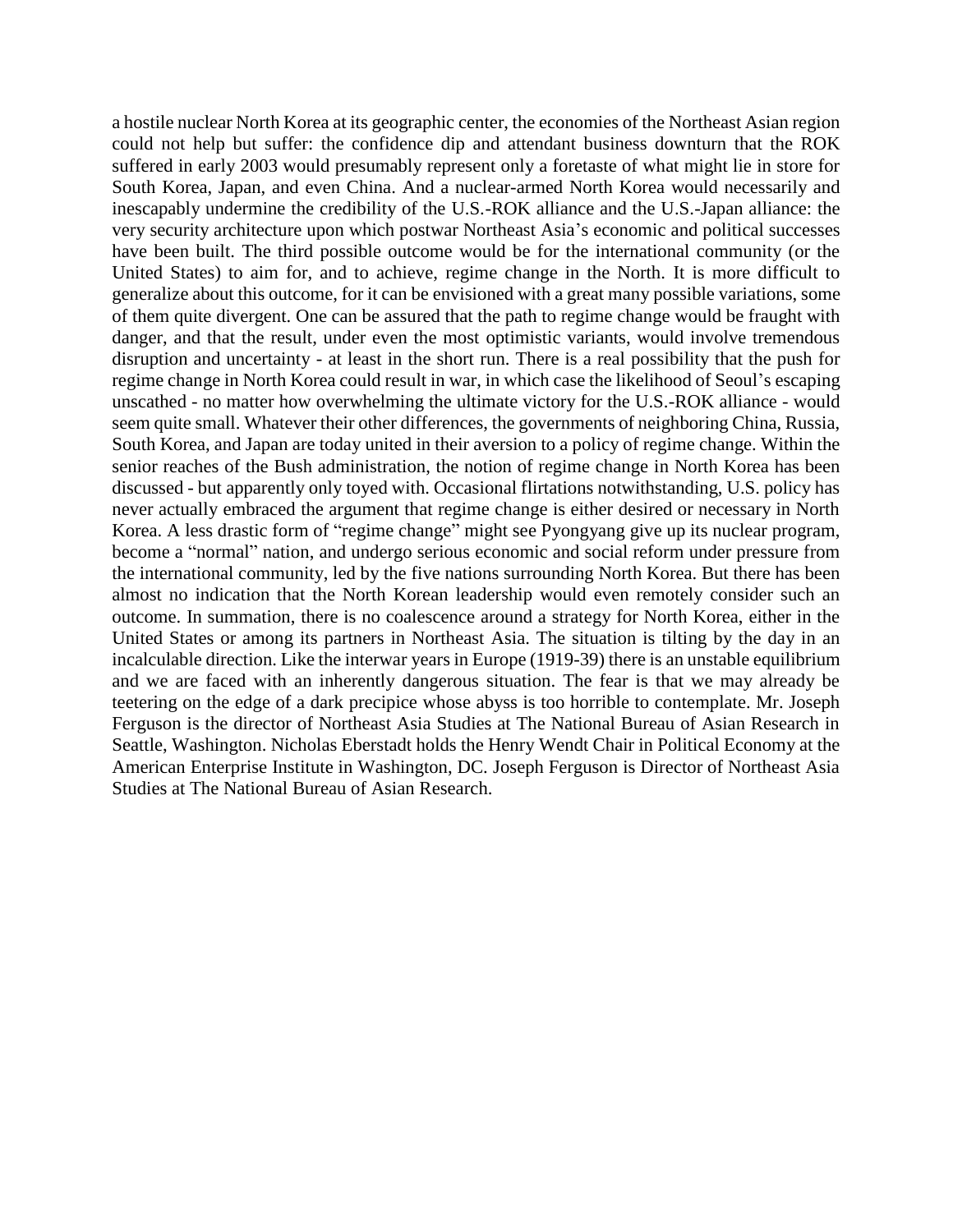### **America's Diplomatic Struggle over Korean Nuclear Disarmament**

*The Jamestown Foundation presents an interview with Il-Kwawg Sohn, a former high-level North Korean official. Mr. Sohn discusses the current multilateral negotiations and the diplomatic strategies of the main participants.* 

Q: What do you think are some of the demands North Korea (NK) will be making of the United States during this round of six-party talks? A: First, North Korea will continue to demand the security and guarantee of their regime and at the same time try to elicit more economic aid from the US. More importantly, NK will certainly try to tie the cessation of nuclear activities with the withdrawal of US troops from the Korean peninsula, a non-aggression pact with the US, a normalization of diplomatic relations, and ultimately the elimination of US influence on the Korean Peninsula. Interestingly, it is the South Korean (SK) government that brings up the issue of regime guarantee for the North. NK, with Chinese and Russian assistance, plans to include the South in a non-aggression pact. I also think the resumption of oil and food aid from the US will be on NK's list of demands during the second six-party conference. Q: Does the North Korean leadership resent having to discuss these issues with the US through multilateral talks? Does it viewing the six-party format as inimical to its interests? A: NK has always maintained that the US is the aggressor, and that therefore they should negotiate their security issues with the US alone. NK's ultimate goal is to unify the Korean peninsula: first by removing US troops from the Korean peninsula, and second by absorbing the South using force. The NK leadership has stated that all other parties in attendance, especially Japan and South Korea, should not interfere with US-NK negotiations. I believe that the US will benefit from its strong alliance with Japan and SK. However, the US will not reap many of these benefits at this stage, with SK supporting Kim Jong-il. Q: What tactical recommendations do you have for the US in these negotiations? A: The US should not bend on the issue of the complete elimination of NK's nuclear program. The US must find the weakest points in NK's strategy of gradual elimination of their nuclear programs, and be prepared to counter it step by step. It must insist on complete verification and free access to the nuclear facilities anywhere and anytime, as well as develop a strategy for dealing with NK's inevitable resistance towards inspections. Also, the US must do its best to gain the support of the other parties at the conference. Q: What should be the US government's first priority in dealing with Kim Jongil's regime and North Korea? A: The US should raise the issues of human rights, illegal drug trafficking, and refugees in China - not just the nuclear issue - in order to press NK. Talk about the people in NK, not about the regime: human rights, freedom, and democracy. Any attempt by the US to solve the nuclear issue by force, will inevitably be perceived by the conference participants, and the international community more generally, as an act of US aggression. If, however, the US raises the issue of human rights, etc., at the conference, it will deflect this potential criticism; notwithstanding the fact that human rights violations in NK are horrendous, the worst in the world in both magnitude and viciousness. Q: One of the weaknesses of the US position in the upcoming talks is that the South is no longer as supportive of the US negotiating strategy as it was previously. Do you think that this is true, and in your opinion does South Korea present more of a help or a hindrance to the US negotiating position? A: It is true: South Korea will be on the side of North Korea at the talks. SK will ask the US to be more flexible toward the North, for instance, by asking the US to provide of economic aid and security guarantees if NK promises to discontinue its nuclear program. Q: What do you perceive as the strengths and weakness of the United States negotiating position in the upcoming talks? A: Strengths: The US has Japan's complete support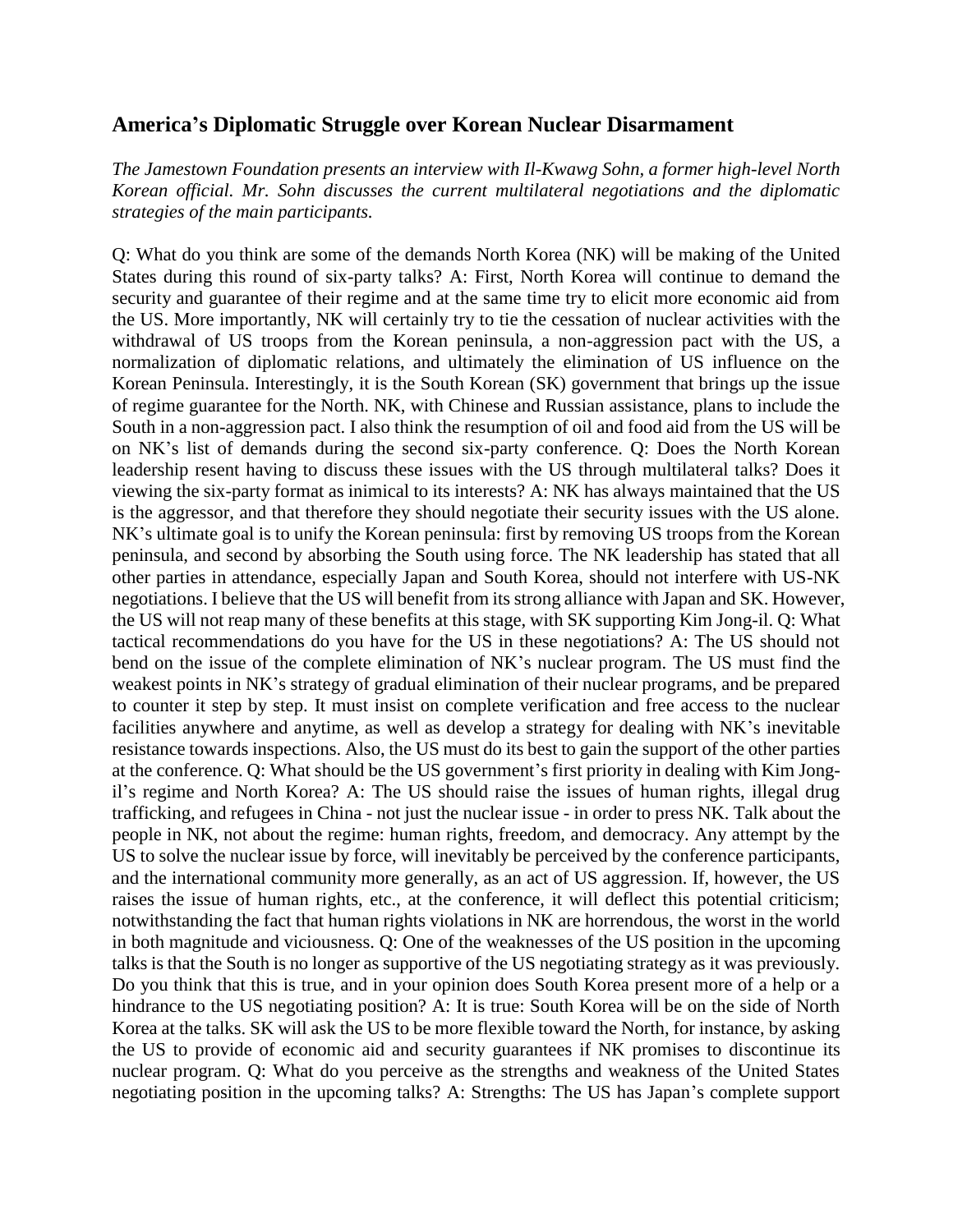both on nuclear disarmament and with regard to human rights abuses (especially given the issue of Japanese abductees). And for its part, the US must insist that human rights issues be a part of the agenda. Weaknesses: South Korea will be a problem: playing the part of the middleman, but ultimately supporting the North. The US should have separate talks with SK and make it clear that it will accept nothing short of complete forthrightness from the South. Q: Should the United States even engage Kim Jong-il in negotiations and peace efforts, or should their primary efforts be aimed at undermining and contain Kim's regime? A: The US must use the time before President Bush's re-election to build the case against North Korea. President Bush, once the election is over, must then side with those in the administration who favor a hard-line stance against NK. Kim Jong-il will push the US as hard and long as he can to gain his end: unification of the peninsula under his rule. The US must never forget this when negotiating with the North. There is no other way but to eliminate Kim Jong-il for the security of Korea, and also for the security of the US. Q: Do you think that the North's position has been strengthened vis-à-vis the United States due to the emergence of anti-Americanism and pro-North sympathies in South Korea? A: It is absolutely the case that the South Korean government has strengthened the NK regime with their appeasement policy, whereas the US position has been weakened drastically due to the anti-American movement in the South and the relocation of the US troops. US troops along the DMZ was a major issue for Kim Jong-il, and Roh Moo-hyun's government worked very hard on the relocation, despite the unease of ordinary South Koreans over the shift. I believe that the South Korean government no longer represents its people. This is not a long-term appeasement policy; it is a policy of blatant anti-Americanism. Q: Do you think that China can play a constructive role in bringing about regime change in North Korea, or will Beijing use its alliance with North Korea to continue to support Kim's dictatorship? A: China does not think much its alliance with NK. Its role will be largely dependent on how the US approaches this issue. One of the possible outcomes of a regime change could be the instillation of a Chinese-backed puppet regime following Kim Jong-il's elimination. High-ranking NK officials are demanding real reforms and wanting to open up the country to the outside world. We have to remember, though, that China does not want South Korea or the US at their border, nor does it want trouble with ethnic minorities along that border. However, if the US stands firm on nuclear disarmament and human rights, China will not risk its relationship with America - it has too much to lose now. Q: How would you describe Kim's relationship with the North Korean military? Does he consider the military to be reliable or not? A: While it is true that Kim Jong-il is totally dependent on the military, it is also true that Kim Jong-il's most loyal officers control the military's upper echelons. As a result, he has absolute control over the people and the army through the military and party elites. Q: What is the biggest internal threat/challenge to Kim Jong-il? A: The economic disaster brought on by Kim Jong-il's policies has lost him whatever legitimacy he may have had in the eyes of the people. Furthermore, NK's economic collapse has precipitated a mass exodus to China. More than 1,000 people die in NK everyday from starvation. They do not care whether they get arrested at the border or not they continue to cross. China beefed up the border patrols with 160,000 troops, but to no avail; North Koreans still cross by the thousands. It is estimated that between 100,000 and 400,000 North Koreans now live in the northeastern part of China. When they get money, they go back home to feed their family, and then return to China for more. Nor are the upper classes happy with Kim Jong-il. Since the death of Kim Il-Sung, respect and trust within both the party and military elite for Kim Jong-il has consistently diminished. However, despite all this, it is still not possible to remove Kim Jong-il from within. The people of NK live in constant fear. Everybody informs on each other, and nobody can predict what would happen if Kim Jong-il were to die tomorrow. His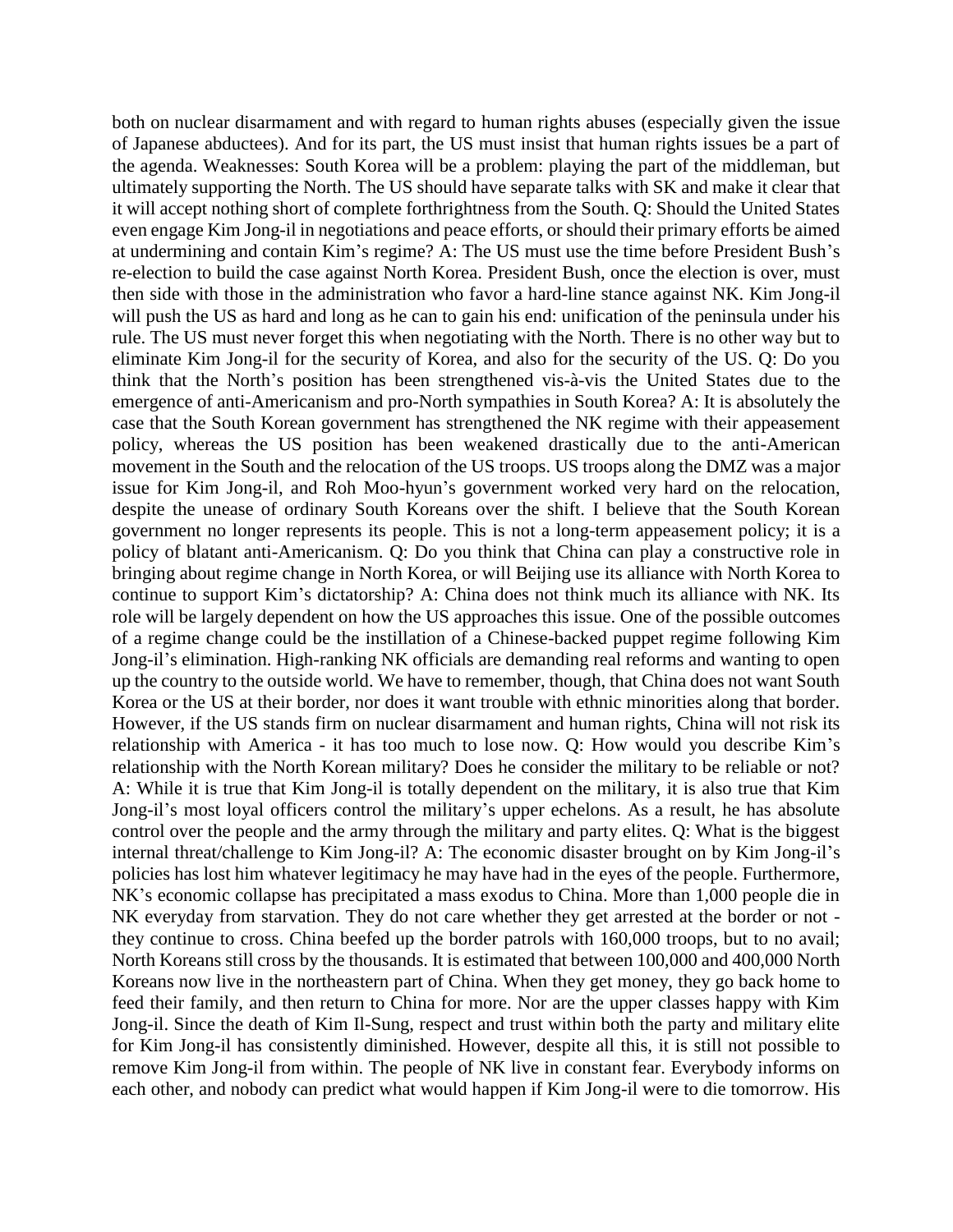grip on the military and the people is absolute. The only approach can be the support of the defector organizations in SK, and consistent international pressure regarding the drug trafficking and human rights among other issues. Q: How likely is Kim to institute economic reforms in an effort to boost the economy when it is likely that these reforms will result in increased freedoms for North Korean society? A: Kim Jong-il will never open up, because it would be the end of his regime. His policies and gestures toward the US and SK are exactly that: gestures. Internally, NK is preparing for a confrontation with the international community. Reform would allow the people of NK a glimpse of the outside world. NK is a living hell on earth. Once they have seen the other side, they will never be able to go back - there would be a revolution. Kim will never open up his country to the outside world.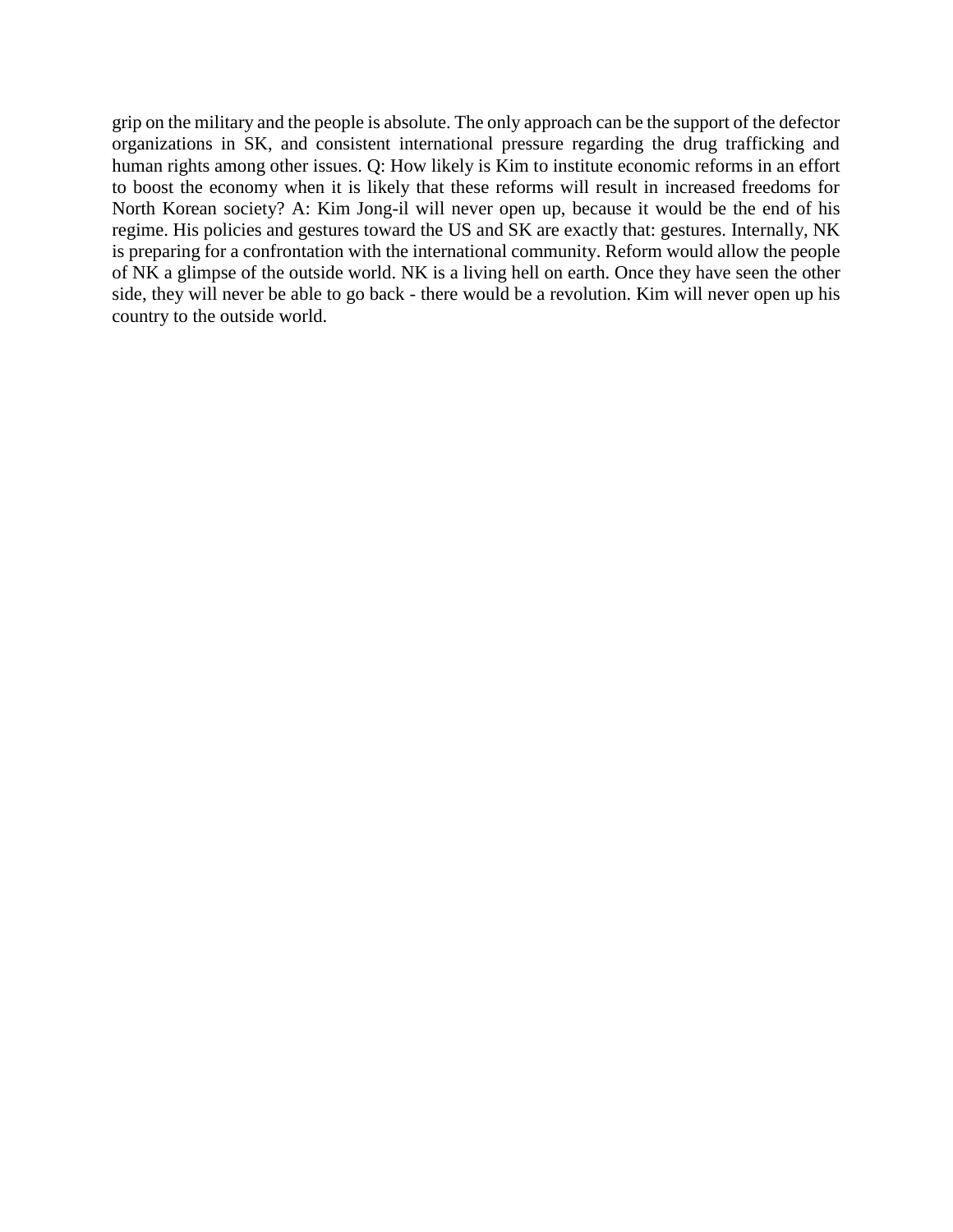#### **North Korea and Narcotics Trafficking: A View from the Inside**

#### By Kim Young Il

The details about North Korean involvement in international narcotics trafficking have been reported in greater frequency in the West in the last decade as North Korea struggles to delay its looming internal collapse. As insider knowledge of these developments is rare, it is the purpose of this essay to shed greater light on the motivations of the North Korean government in their statesponsored drug smuggling activities. Before defecting to South Korea in the late 1990s, I worked in the North Korean National Security Agency from 1983 until 1998. In this position, I learned of and witnessed first-hand the drug trafficking activities of the North Korean regime. The production and trafficking of illegal drugs by the North Korean regime has been much publicized for some time now. The April 2003 seizure by Australian authorities of the North Korean ship Pongsu containing 50 kilograms of heroin is indisputable proof that the North Korean regime has been busy exporting illegal drugs as a means of generating state revenue. North Korea began its secret program of illicit drug production in the late 1970's in the mountainous Hamkyung and Yangkang provinces. Successful production in these regions enabled the North Korean regime to begin producing and selling drugs in earnest in the late 1980's. In a sign of the strategic importance of the narcotics program, North Korean leader Kim Il-Sung toured Hamkyung-Bukdo Province in the late 1980's and designated the area around the town of Yonsah in Hamkyung Province to be developed into an opium farm. Ironically, this region also was used by the Japanese Colonial government as site for growing opium. Desperately short of hard currency, Kim Il-Sung pursued a similar policy in order to boost his cash-starved budget. The local provincial party committee developed a secret, experimental opium farm in Yonsah Town that was tightly guarded by North Korean security forces. Opium production began on collective farms located in towns like Yonsah, Hweryung, Moosan, and Onsung in Hamkyung-Bukdo Province. All opium produced at these farms was sent to the government to be processed into heroin. The government referred to these opium poppies as "broad bellflowers" in order to hide the operation from the general public, but this was an open secret. North Korea's manufacturing production collapsed in the early 1990's due to a lack of raw materials, resulting in a sharp decline in exports. In an attempt to fill this gap, the government exported mushrooms, medicinal herbs, and fish to China, Japan, and South Korea. However, the regime quickly decided that the best ways to bring in large sums of foreign currency were to sell drugs to other countries and smuggle in used Japanese cars. All of these activities came under the direct control and supervision of the central government. In late 1997, the central government ordered all the local collective farms to begin cultivating 10 chungbo (Korean land unit equal to approximately 25 acres) of land for the production of poppies. However, the Chinese government learned of the directive and dispatched reporters and police to take pictures of the farms located near the Chinese border in an effort to prevent cultivation. The opium produced on these farms is sent to pharmaceutical plants in the Nanam area of Chungjin City in Hamkyung-Bukdo Province. There the opium is processed and refined into heroin under the supervision of several drug experts who were brought from Thailand to assist the North Korean government in its drug production program. Unfortunately, these are not the only drug production facilities in North Korea. There are unconfirmed reports that another opium processing plant operates near the capital city of Pyongyang. These plants are highly secret and are guarded and patrolled by armed guards from the National Security and Intelligence Bureau. No outsiders are allowed in these facilities. North Korea produces about one ton of heroin and methamphetamine (called hiroppon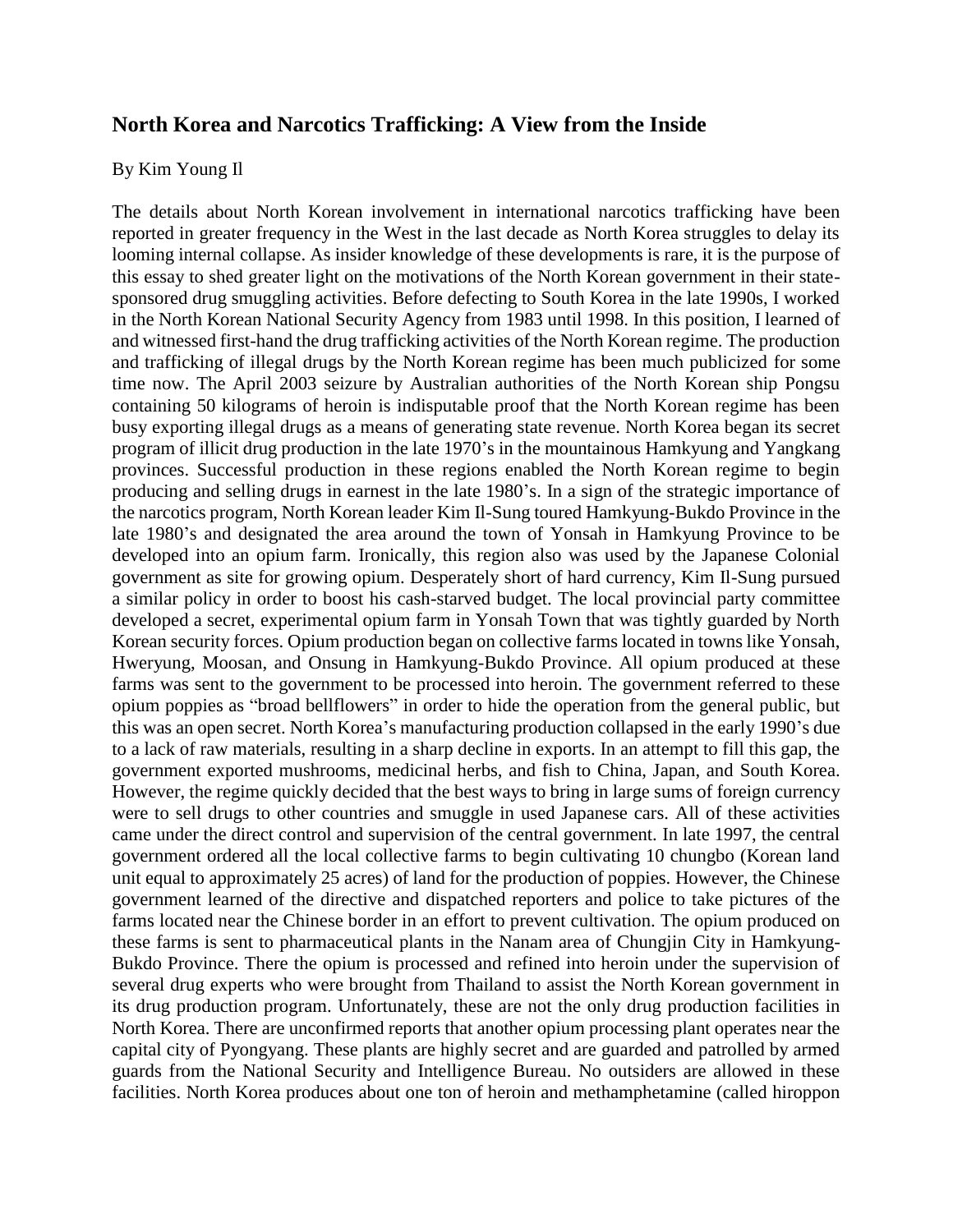in Korea) per month. Heroin is usually packaged in a box containing 330 grams (11.6 ounces) of the drug and marked with a Thai label. Methamphetamine is packaged in a box containing one kilogram and typically has no label. The principal export market for North Korean narcotics is Eurasia. Ironically, one of the largest markets for North Korean narcotics exports is China. North Korean narcotics are sold along the Chinese border for up to \$10,000 per kilogram. Drug smuggling by sea, however, brings a higher price because of the greater risk involved. These drugs are sold for as much as \$15,000 per kilogram. North Korea sells these drugs through the Chinese border to China, Hong Kong, Macao, and Russia. The regime also deals with international drug dealers on the Yellow Sea and the Eastern Sea, whose primary market for the drugs is Japan. Increasingly, the North Korean regime has used its diplomats as the core of its international drug smuggling operation. Their diplomatic cover is a perfect means to smuggle narcotics and other illicit drugs. In November 1996, a North Korean diplomat stationed in Russia was caught by the Russian border police with 20 kilograms of illegal drugs. He later committed suicide after being sentenced to prison. On one occasion, I personally caught a drug dealer who possessed forty-seven kilograms of illegal drugs, and sent the drugs to the authorities. I believe that the authorities merely sold the drugs through another dealer. In December 2001, the South Korean government discovered one of the largest caches of drugs in its history when authorities found a major shipment of illegal drugs at the port of Pusan. Although they did not identify their origins, it is almost certain that these drugs were smuggled into the port from North Korea. Increasingly, the North Korean government has begun to deal directly with organized crime in an effort to bolster its foreign revenue. Organized crime groups in Russia and Japan have been the principal targets for this cooperation. Indeed, as the drug market expands, Pyongyang has begun dealing with international drug dealers such as the notorious Japanese Yakuza, as well as the Russian Mafia. The list of incidents of drug production and smuggling by the North Korean regime is extensive. In July 1995, an agent of the National Security and Intelligence Bureau of North Korea was caught by the Chinese police when he tried to smuggle 500 kilograms of heroin into the country. In November 1996, a North Korean lumberjack working in Russia was caught at Hassan Station in Russia with 22 kilograms of opium. In May 1997, a North Korean businessman was arrested in Dandung City, China, when he tried to sell 900 kilograms of methamphetamine. In July 1997, a North Korean lumberjack was caught in Havarovsk, Russia trying to sell 5 kilograms of opium. In January 1998, Russian police caught two North Korean diplomats stationed in Mexico when they tried to smuggle 35 kilograms of cocaine through the Russian Federation. In July 1998, two North Korean diplomats stationed in Syria were arrested when they tried to smuggle 500,000 capsules of psychotomimetics (stimulants) into that country. The long-term outlook for North Korean involvement in international narcotics trafficking is not promising. The North Korean regime is becoming increasingly involved in the production and sales of illegal drugs in order to earn greater amounts of foreign currency which otherwise would not be available to Kim Jong Il's government.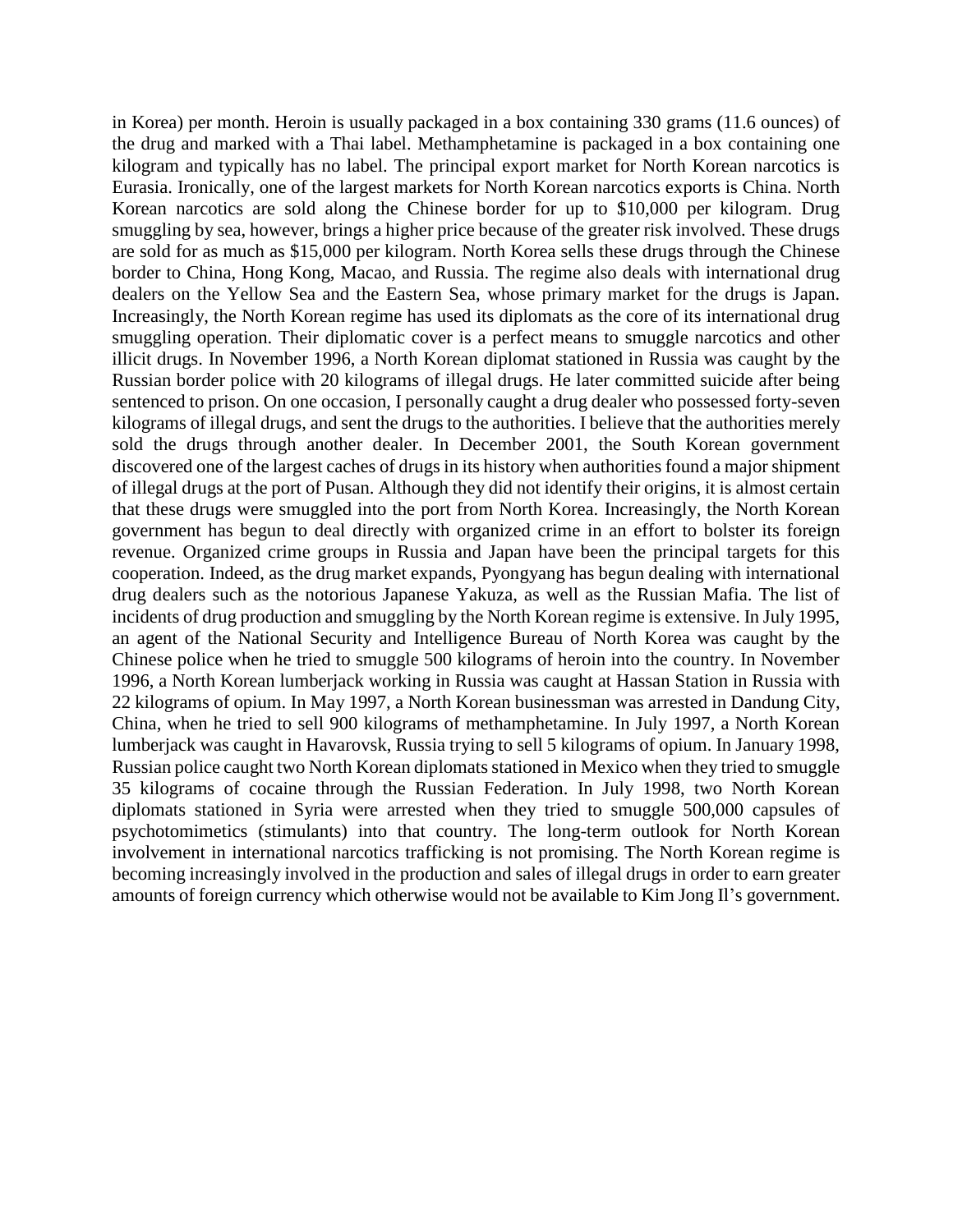### **Through Russia With Kim Jong Il**

Konstantin Preobrazhensky

*Kremlin insider General Konstantin Pulikovsky provides an in-depth look at North Korean dictator Kim Jong Il through his book The Oriental Express: Through Russia with Kim Jong Il (Moscow 2002). General Polikovsky recounts conversations with Kim about the prospects for Korean reunification, relations with the United States and Kim's meeting with former Secretary of State Madeline Albright, North Korea's relationship with Russia, and an assassination attempt that occurred during the 2001 trip to Moscow. General Pulikovsky's book offers a rare glimpse of the reclusive North Korean leader and insight into the workings of his regime. Mr. Preobrazhensky's translation and analysis of the book makes accessible an important text that has never before been available in the West.* 

Konstantin Pulikovsky, a Plenipotentiary Representative of President Putin in the Far Eastern federal district and formerly a commander of Russian Troops in Chechnya, accompanied Kim Jong Il during his three-week train journey through Russia in the summer of 2001. From that trip emerged Pulikovsky's The Oriental Express: Through Russia with Kim Jong Il.

The book presents numerous interesting details about Kim's personality and vividly portrays the state of relations between North Korea and Russia, which are characterized by the predominance of Kim Jong Il. Though the author avoids giving the underlying pretext for the visit, he provides Kim's own explanation for the trip to Russia:

"My goal was to observe the Far East, Siberia, Moscow and Saint-Petersburg after more than 40 years of absence. I wondered why the USSR, especially during the Khrushchev's period, and also new Russia in her early years, turned away from our country. If in the Soviet period such a position could be explained by the non-participation of the DPRK in COMECON (The Council for Economic Mutual Aid, joined by almost all countries of the Communist block), after the dissolution of the Soviet Union such an attitude of Russia towards our country became completely incomprehensible.

I was greatly upset by it and asked the Chinese why the Russians treat us in such a way. The Chinese advised me to wait, saying that times change and the Russians will turn their face toward us. And finally the time has come! Putin became President of Russia. I was extremely pleased with the change of Russia's approach in relations with our country. I was simply charmed by the Russian President during his visit to Pyongyang! While we were negotiating, the Russian Duma (Parliament) was discussing the ratification of the Treaty of Friendship, Good Neighborhood and Cooperation between us. Putin joked that if the Duma refuses to ratify the Treaty, he will call there and order them to ratify it immediately!" Putin's authoritarianism seemed to impress Kim, easing the way toward further cooperation. During his stay in Moscow, he and Putin discussed problems of military cooperation, unification of the Trans-Siberian and the Trans-Korean railroads, and Russian utilization of the North Korean port of Rajin. Since that summertime meeting, all of these projects seem to be underway to one degree or another. Kim's reaction to President George W. Bush, on the other hand, is far less effusive: "Under Clinton our relations were developing well. We came close to the conclusion of an agreement with Seoul about opening traffic on the railroad between the North and South. But after Bush came to power, he proposed an absolutely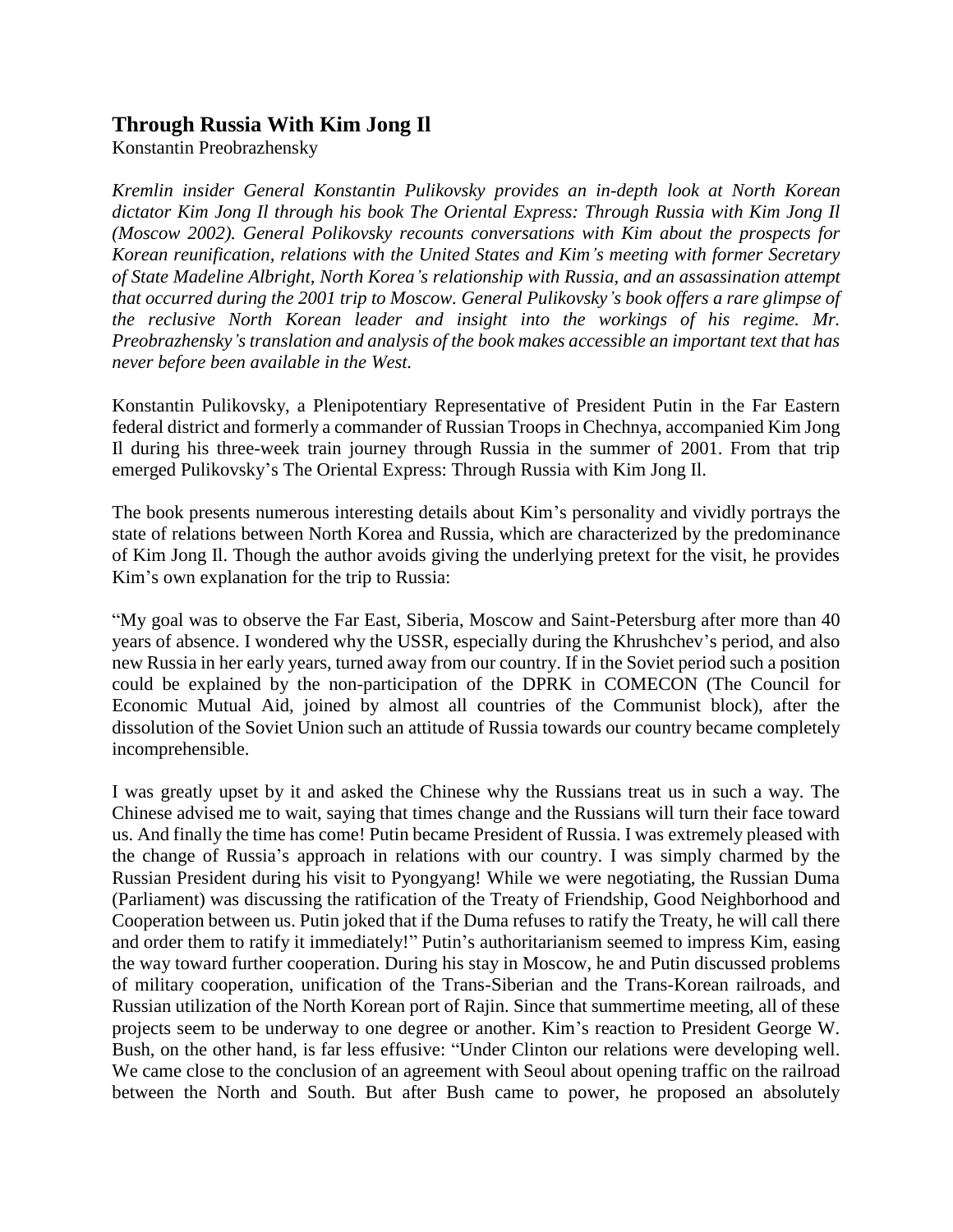unacceptable requirement to put the question of conventional weapons on the agenda of the bilateral negotiations. The Americans' concern about missiles and nuclear weapons can be understood somehow, but their promotion of the "problem" of the conventional weapons into the primary position of negotiations is illogical. If Americans continue their hard line, we will have to give a super-hard response!" In the same breath Kim cautiously added: "It is important for the new Washington administration to inherit from its predecessors not only power, but also politics. We are ready to resume the dialogue on the same level, as it was with Madeleine Albright." Kim Jong Il is much more pleasantly disposed toward Bill Clinton's former Secretary of State. He vividly recalled their initial meeting: "At first Mrs. Albright interrogated me as if we were in court. I answered all the questions, while she was controlling me in order to determine if I use notes prepared beforehand or speak extemporaneously. I expressed myself in a simple and improvised manner. She seemed to like my character." In the course of recollecting these memories for Mr. Pulikovsky, Kim's assistant excitedly interjected: "The officers of the American State Department confessed that Mrs. Albright was charmed with our Warlord. She kept squeezing his hand during the entire reception. She put a new brooch on her dress before the reception. It had a form of two hearts, a large and a small one. Though before that her brooch had a very official image: the American flag." The author notes that Kim, "...never said directly that he is in favor of the immediate reunification of both Koreas," and added that, "...one should seriously think about what it may lead to." Polikovsky's own remarks on the reunification problem are harshly anti-American, reflecting the mood of today's Russian political elite: "The great goal of Russian diplomacy was the destruction of the biased approach, according to which the states of our planet should be divided by the criteria of the US State Department. This approach required to consider the joint opinion of the "G7" - or the USA, Canada, the Great Britain, Germany, France, Italy and Japan, as that of the whole "World Community", while another "G7": North Korea, Cuba, Iran, Iraq, Syria, Libya and Sudan should be despised as "outcasts". Russian diplomacy calls upon all the other countries to get rid of the stereotypes of the past. This factor surely brings hope into the salvation of the problem of unification of the two states of the Korean Peninsula." The author reveals that the carriage in which Kim traveled through Russia had initially been presented to his father, Kim Il Sung, by "Generalissimo I.V.Stalin." This means of address is very revealing, as the Great Kremlin Dictator hasn't been referred to in such respectful terms in the Russian media since the collapse of the Communist regime in 1991. General K. Pulikovsky does not conceal his admiration for Stalin - a tendency that has become extremely fashionable in Russia's highest echelons today. It not surprising, then, that the author admires Kim Jong Il, the leader of the last Stalinist state. From the very beginning the author presents a positive image of the North Korean dictator. "Finally the door of the staff carriage opened and he appeared in the doorway. He waved his hand to all those who met him and stepped onto the platform. I held out my hand to Kim Jong Il and greeted him upon his arrival in Russia. He responded with a strong handshake. I noticed that he had large hands and thought that he was a physically strong man." Later the author describes him as a well-informed leader with a good sense of humor, computer skills and a strong aura. General Pulikovsky remarked at the degree of respect shown to the Korean despot: "Kim was very unaffected while mixing with his ordinary surroundings, which can't be said about persons in his attendance. Entering Kim's room, they bent down respectfully in a low bow and kept standing until they received a subtle, barely visible signal from the Warlord allowing them to stand once more. They never referred to him in anything other than the third person. For example, instead of the phrase 'As you have ordered,' they used the following: 'As our Dear Leader' or 'As our Warlord' has ordered. The only people afforded free conduct with Kim Jong Il were his guards."